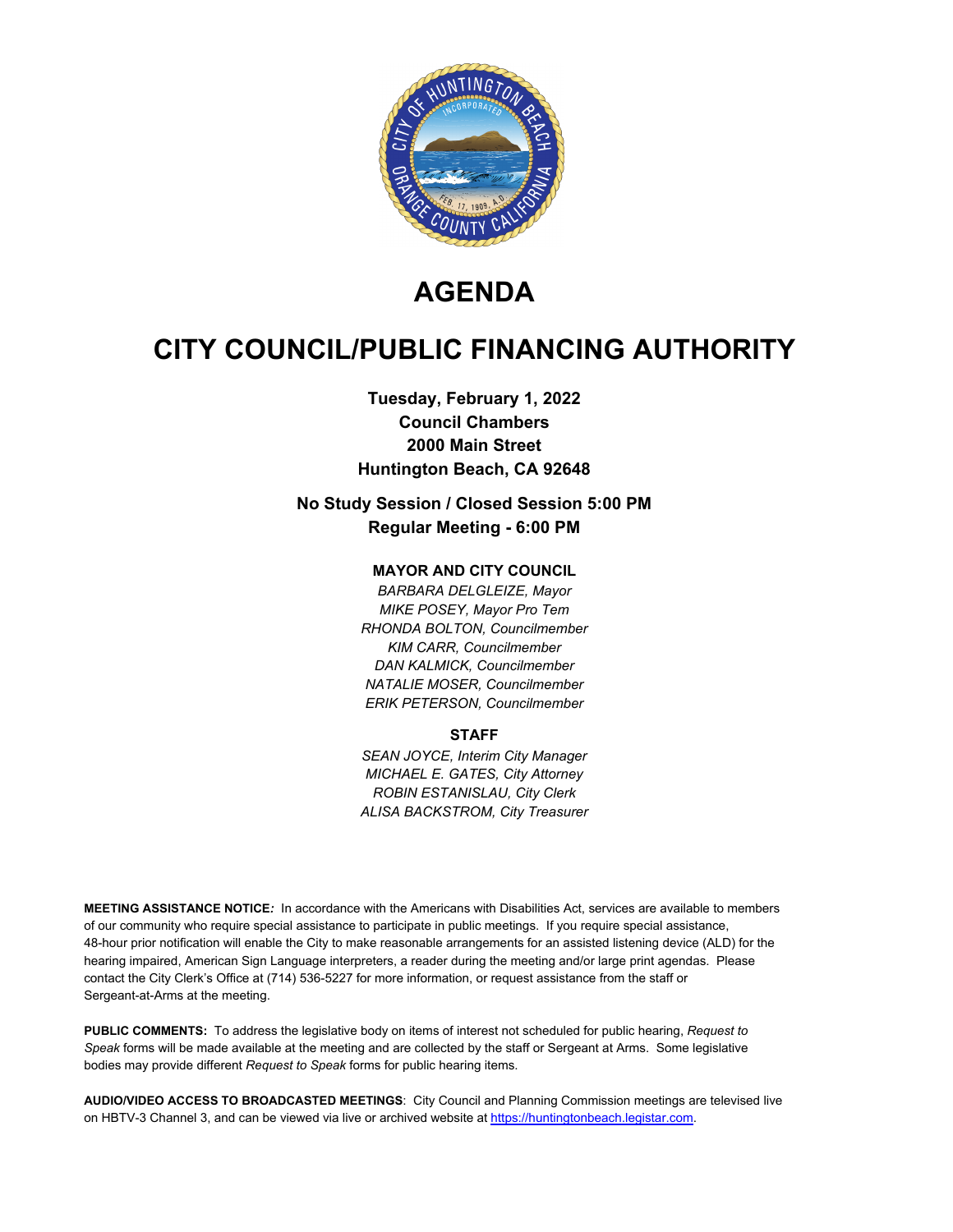#### **5:00 PM - COUNCIL CHAMBERS**

#### **CALL TO ORDER**

#### **ROLL CALL**

Peterson, Bolton, Posey, Delgleize, Carr, Moser, Kalmick

**ANNOUNCEMENT OF SUPPLEMENTAL COMMUNICATIONS (Received After Agenda Distribution)**

**PUBLIC COMMENTS PERTAINING TO CLOSED SESSION ITEMS (3 Minute Time Limit) - At approximately 5:00 PM, individuals wishing to provide a comment on item(s) scheduled for Closed Session may do so either in person by filling out a Request to Speak form delivered to the City Clerk, via computer through Zoom Webinar ID 971 5413 0528, or Zoom Webinar by phone by calling (669) 900-6833. Once the Mayor opens Public Comments, in-person participants will be called to speak first. Zoom Webinar participants wishing to speak will be provided a 15-minute window to select the "Raise Hand" feature in the Webinar Controls section. Attendees entering the Webinar and requesting to speak by phone can enter \*9 to enable the "Raise Hand" feature, followed by the \*6 prompt that unmutes their handheld device microphone. Individuals will be prompted to speak when the Clerk announces their name or the last three digits of their phone number. All speakers are encouraged, but not required to identify themselves by name. Each speaker may have up to 3 minutes unless the volume of speakers warrants reducing the time allowance.**

## **RECESS TO CLOSED SESSION**

## **CLOSED SESSION ANNOUNCEMENT(S)**

**1. [22-089](http://huntingtonbeach.legistar.com/gateway.aspx?m=l&id=/matter.aspx?key=5201) Mayor Delgleize to Announce: Pursuant to Government Code § 54957.6, the City Council takes this opportunity to publicly introduce and identify designated labor negotiator Sean Joyce, Interim City Manager; also in attendance: Brittany Mello, Director of Administrative Services, who will be participating in today's Closed Session discussions regarding labor negotiations with: Non-Represented (Non-Associated) Employees (NA)**

## **CLOSED SESSION**

**2. [22-085](http://huntingtonbeach.legistar.com/gateway.aspx?m=l&id=/matter.aspx?key=5197) CONFERENCE WITH LEGAL COUNSEL-EXISTING LITIGATION. (Paragraph (1) of subdivision (d) of Section 54956.9). Name of case: Davis (Kesean Harvey) v. City of Huntington Beach, et al., USDC Case No.: 8:21-cv-01032-JVS (ADSx).**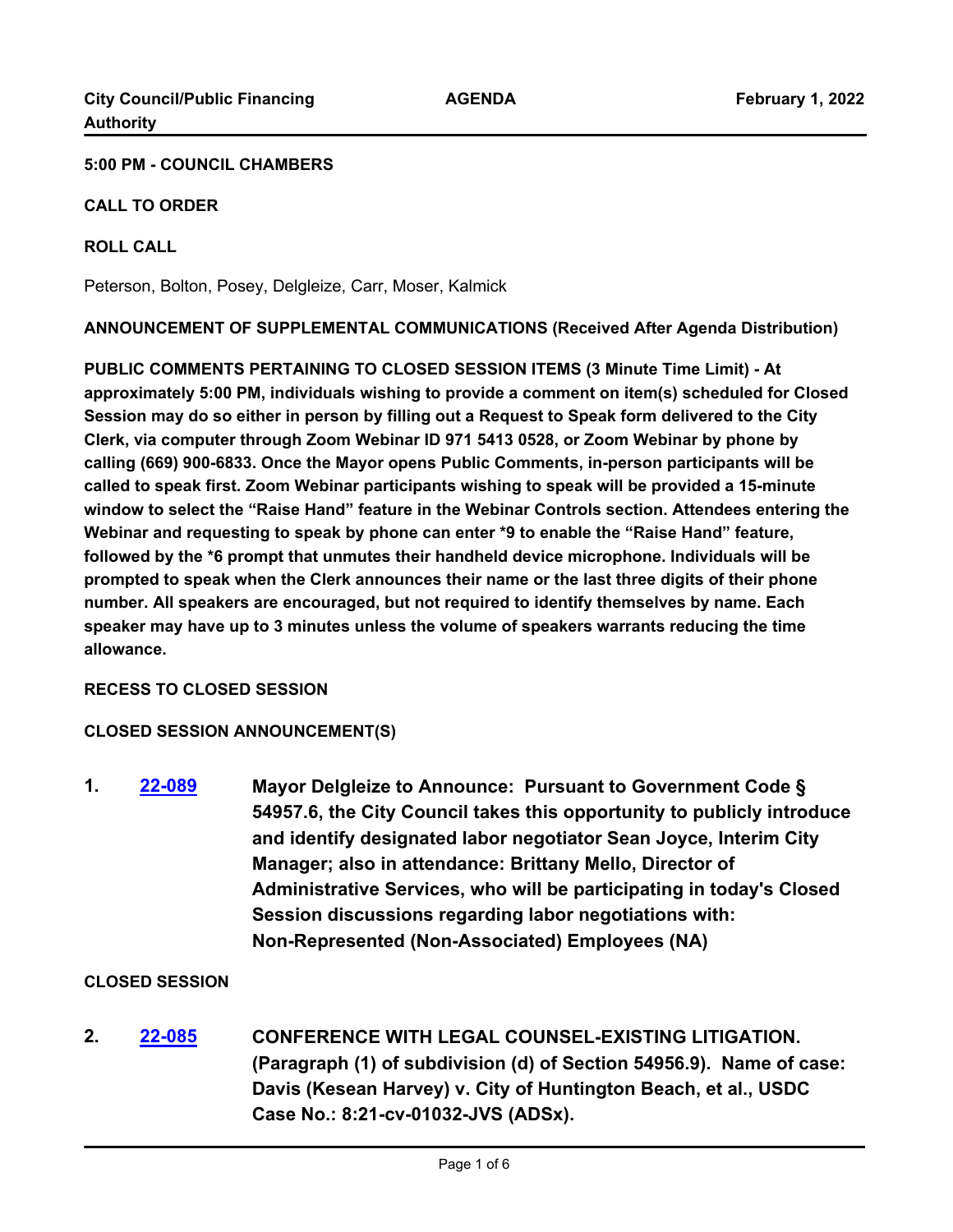- **3. [22-095](http://huntingtonbeach.legistar.com/gateway.aspx?m=l&id=/matter.aspx?key=5207) CONFERENCE WITH LEGAL COUNSEL ANTICIPATED LITIGATION. Significant Exposure to Litigation Pursuant to Paragraph (2) of Subdivision (d) of Section 54956.9: Number of cases, one (1) - Threat of Litigation re Oil Spill.**
- **4. [22-088](http://huntingtonbeach.legistar.com/gateway.aspx?m=l&id=/matter.aspx?key=5200) Pursuant to Government Code § 54957.6, the City Council shall recess into Closed Session to meet with its designated labor negotiator: Sean Joyce, Interim City Manager; also in attendance: Brittany Mello, Director of Administrative Services, regarding the following: Non-Represented (Non-Associated) Employees (NA).**

#### **6:00 PM – COUNCIL CHAMBERS**

#### **RECONVENE CITY COUNCIL/PUBLIC FINANCING AUTHORITY MEETING**

#### **ROLL CALL**

Peterson, Bolton, Posey, Delgleize, Carr, Moser, Kalmick

#### **PLEDGE OF ALLEGIANCE**

#### **INVOCATION**

In permitting a nonsectarian invocation, the City does not intend to proselytize or advance any faith or belief. Neither the City nor the City Council endorses any particular religious belief or form of invocation.

**5. [21-963](http://huntingtonbeach.legistar.com/gateway.aspx?m=l&id=/matter.aspx?key=5055) Rev. Steve Wright of St. Peter's by the Sea Presbyterian Church, and member of the Greater Huntington Beach Interfaith Council**

#### **CLOSED SESSION REPORT BY CITY ATTORNEY**

#### **AWARDS AND PRESENTATIONS**

- **6. [22-083](http://huntingtonbeach.legistar.com/gateway.aspx?m=l&id=/matter.aspx?key=5195) Mayor Delgleize to proclaim February as Black History Month**
- **7. [22-063](http://huntingtonbeach.legistar.com/gateway.aspx?m=l&id=/matter.aspx?key=5175) Mayor Delgleize to call on Orange County Mosquito and Vector Control District Communications Director, Lora Young to provide information on the District's Sterile Insect Technique Technology program and recognize Mayor Pro Tem Posey for his service as 2021 OCMVCD President of the Board of Trustees**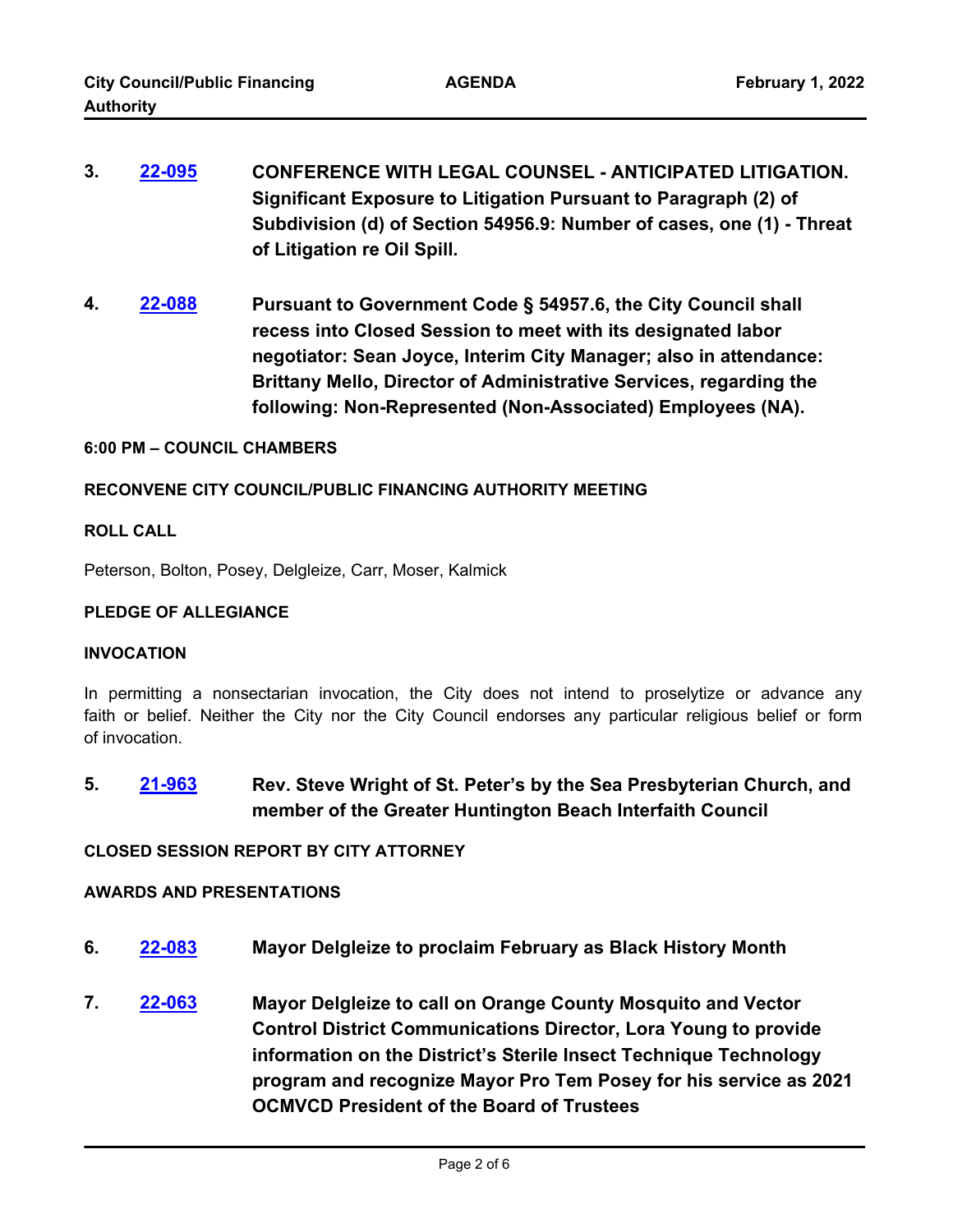**ANNOUNCEMENT OF SUPPLEMENTAL COMMUNICATIONS (Received After Agenda Distribution)**

**PUBLIC COMMENTS (3 Minute Time Limit) - At approximately 6:00 PM, individuals wishing to provide a comment on agendized or non-agendized items may do so either in person by filling out a Request to Speak form delivered to the City Clerk, via computer through Zoom Webinar ID 971 5413 0528, or Zoom Webinar by phone by calling (669) 900-6833. Once the Mayor opens Public Comments, in-person participants will be called to speak first. Zoom Webinar participants wishing to speak will be provided a 15-minute window to select the "Raise Hand" feature in the Webinar Controls section. Attendees entering the Webinar and requesting to speak by phone can enter \*9 to enable the "Raise Hand" feature, followed by the \*6 prompt that unmutes their handheld device microphone. Individuals will be prompted to speak when the Clerk announces their name or the last three digits of their phone number. After a virtual speaker concludes their comment, their microphone will be muted but they may remain in Webinar attendance for the duration of the meeting. All speakers are encouraged, but not required to identify themselves by name. Each speaker may have up to 3 minutes unless the volume of speakers warrants reducing the time allowance.**

**While the City Council welcomes public involvement and free speech, it rejects comments from anyone that are discriminatory, defamatory or otherwise not protected speech. Those comments will not inform nor be considered by the City Council and may be cause for the Mayor to interrupt the public speaker. Such public comments will not be consented to or otherwise adopted by the City Council in its discussions and findings for any matter tonight.**

**COUNCIL COMMITTEE - APPOINTMENTS - LIAISON REPORTS, AB 1234 REPORTING, AND OPENNESS IN NEGOTIATIONS DISCLOSURES**

## **CITY MANAGER'S REPORT**

**8. [22-076](http://huntingtonbeach.legistar.com/gateway.aspx?m=l&id=/matter.aspx?key=5188) Re-scope of Huntington and Talbert Channels Effort**

#### **CITY TREASURER'S REPORT**

## **9. [22-036](http://huntingtonbeach.legistar.com/gateway.aspx?m=l&id=/matter.aspx?key=5148) Receive and File the City Treasurer's December 2021 Quarterly Investment Summary Report**

#### **Recommended Action:**

Receive and File the City Treasurer's Quarterly Investment Report for December 2021, pursuant to Section 17.0 of the Investment Policy of the City of Huntington Beach.

#### **CONSENT CALENDAR**

## **10. [22-033](http://huntingtonbeach.legistar.com/gateway.aspx?m=l&id=/matter.aspx?key=5145) Approve and Adopt Minutes**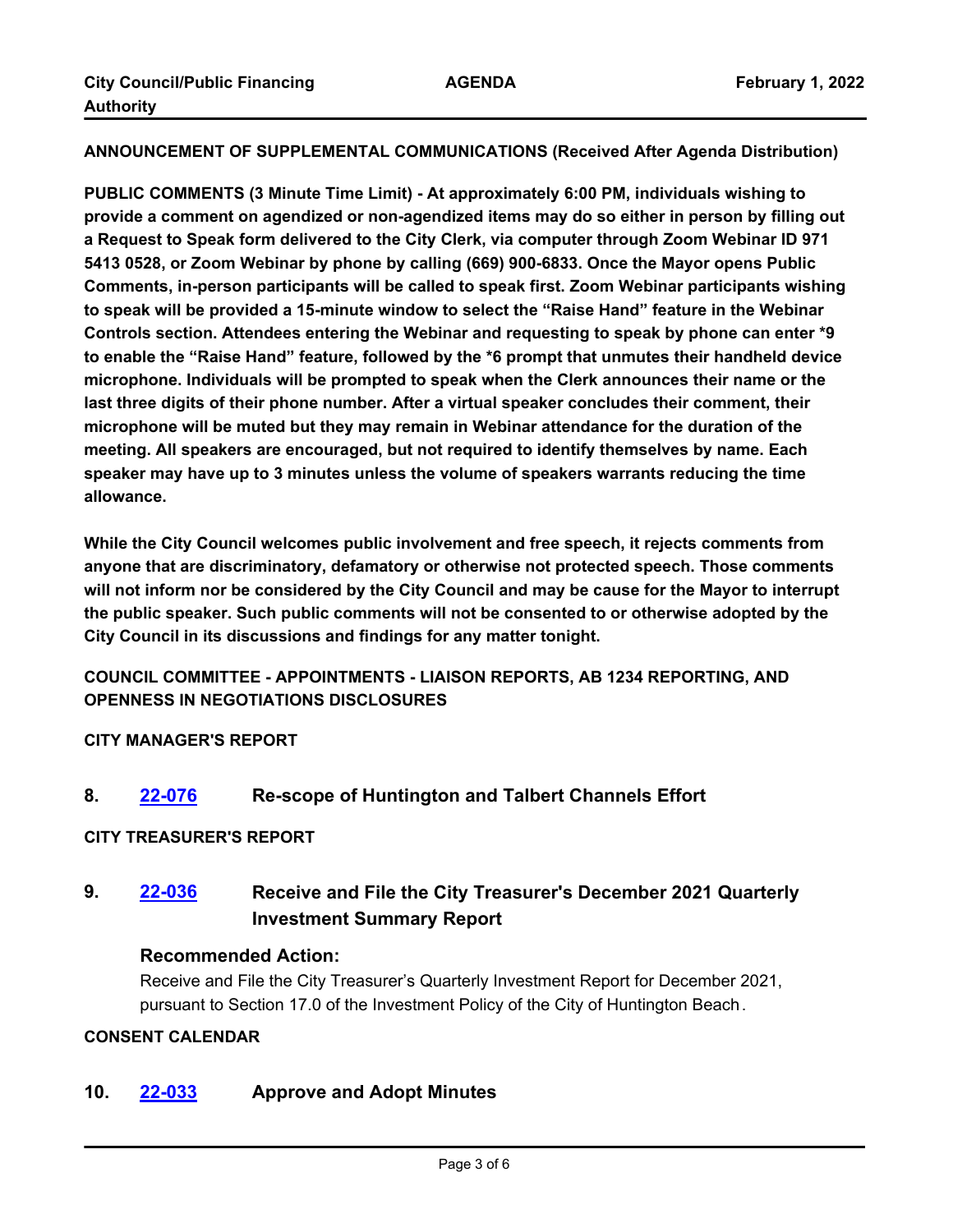## **Recommended Action:**

Approve and adopt the City Council/Public Financing Authority regular meeting minutes dated January 18, 2022, as written and on file in the office of the City Clerk.

# **11. [22-031](http://huntingtonbeach.legistar.com/gateway.aspx?m=l&id=/matter.aspx?key=5143) Receive and file the 2022 annual update of the Council Manual digitally compiled to incorporate policy information previously adopted by Resolution No. 2019-09**

## **Recommended Action:**

Receive and file the updated Council Manual 2022.

## **12. [22-064](http://huntingtonbeach.legistar.com/gateway.aspx?m=l&id=/matter.aspx?key=5176) Adopt Resolution No. 2022-03 approving the 2022 Investment Policy**

## **Recommended Action:**

Adopt Resolution No. 2022-03, "A Resolution of the City Council of the City of Huntington Beach Approving the Statement of Investment Policy 2022."

**13. [22-075](http://huntingtonbeach.legistar.com/gateway.aspx?m=l&id=/matter.aspx?key=5187) Consider positions on legislation pending before the State Legislature, as recommended by the Intergovernmental Relations Committee (IRC)**

## **Recommended Action:**

Approve a letter of support for Assembly Bill 1595 (Quirk-Silva & Choi): Veterans Cemetery.

**14. [22-001](http://huntingtonbeach.legistar.com/gateway.aspx?m=l&id=/matter.aspx?key=5113) Approve and authorize execution of a Professional Service Agreement for the preparation of an Americans with Disabilities Act (ADA) Self-Evaluation and Transition Plan with Disability Access Consultants (DAC)**

## **Recommended Action:**

Approve and authorize the Mayor and City Clerk to execute "Professional Services Contract Between the City of Huntington Beach and Disability Access Consultants, LLC for ADA Self-Evaluation and Transition Plan."

# **15. [22-069](http://huntingtonbeach.legistar.com/gateway.aspx?m=l&id=/matter.aspx?key=5181) Approve and authorize execution of a Professional Services Contract with K Street Consulting, LLC for Legislative Advocacy and Grant Management Services**

## **Recommended Action:**

Approve and authorize the Mayor and City Clerk to execute a "Professional Services Contract Between the City of Huntington Beach and K Street Consulting, LLC for Legislative Advocacy and Grant Management Services."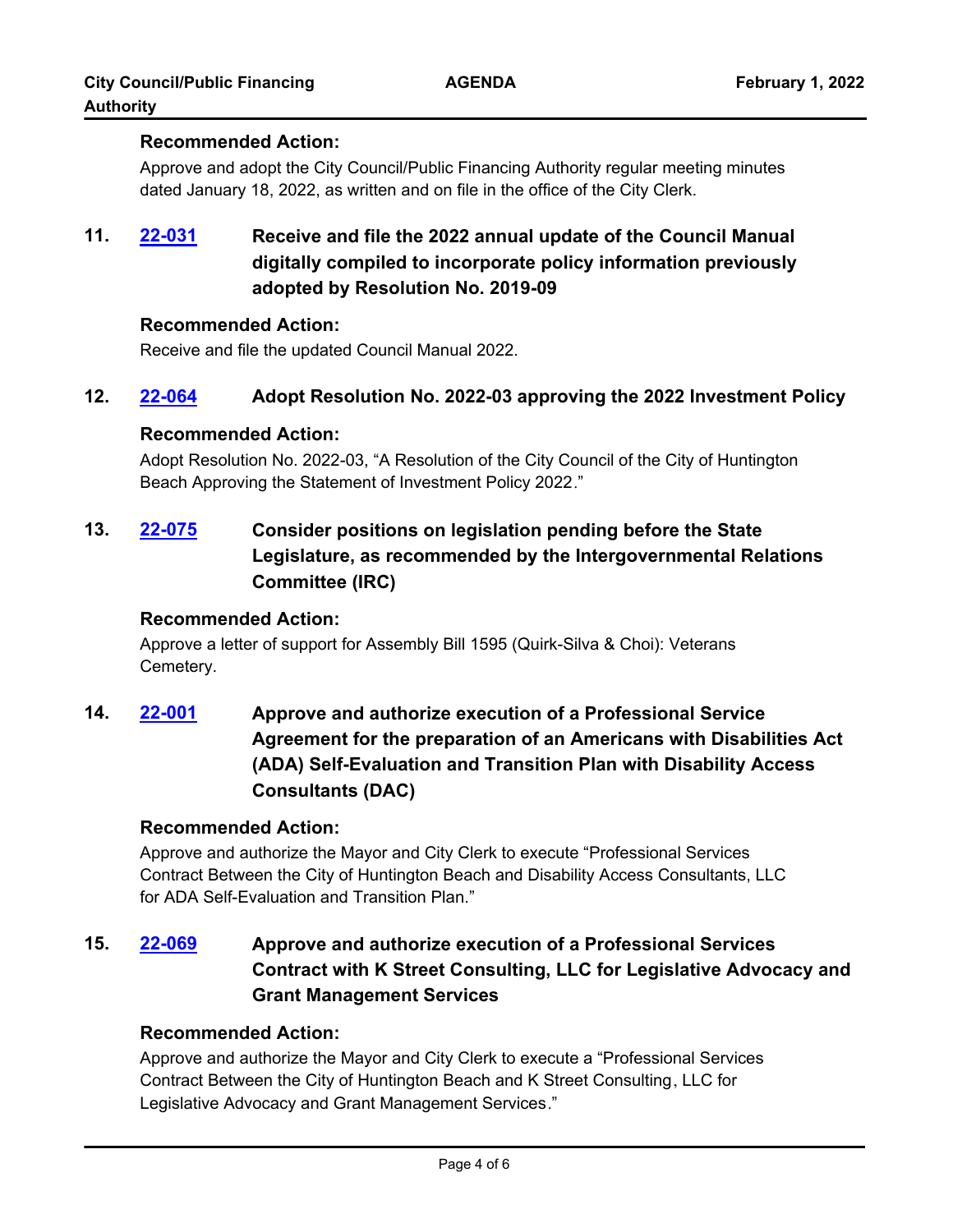**16. [22-061](http://huntingtonbeach.legistar.com/gateway.aspx?m=l&id=/matter.aspx?key=5173) Approve and authorize execution of Amendment No. 5 to Agreement with Biggs Cardosa Associates, Inc. (BCA) for bridge design services in the amount of \$301,857.00, for a total contract amount not to exceed \$3,115,654.00 and extending the contract term 3 years**

#### **Recommended Action:**

Approve and authorize the Mayor and City Clerk to execute "Amendment No. 5 to Agreement Between the City of Huntington Beach and Biggs Cardosa Associates, Inc. for Bridge Design Services."

# **17. [22-062](http://huntingtonbeach.legistar.com/gateway.aspx?m=l&id=/matter.aspx?key=5174) Approve the purchase of 23 replacement vehicles from National Auto Fleet Group using lease financing and authorize the City Manager to enter into all documents necessary to lease finance the purchase of the vehicles**

## **Recommended Action:**

Approve the purchase of 23 replacement vehicles utilizing 5-year lease financing at an interest rate not to exceed 2.375 percent and authorize the City Manager to enter into all documents necessary to lease finance the purchase of the vehicles and take all administrative and budgetary actions necessary to complete the purchase and financing .

#### **ADMINISTRATIVE ITEMS**

## **18. [22-074](http://huntingtonbeach.legistar.com/gateway.aspx?m=l&id=/matter.aspx?key=5186) Orange County Power Authority (OCPA) Default Rate Selection**

## **Recommended Action:**

Select Basic Choice, Smart Choice, or 100% Renewable Choice as the default energy product offering for residential and commercial customers in Huntington Beach, and consider the same or a different energy product offering (and corresponding rate and environmental benefits) for the City's municipal energy accounts.

#### **COUNCILMEMBER ITEMS**

**19. [22-079](http://huntingtonbeach.legistar.com/gateway.aspx?m=l&id=/matter.aspx?key=5191) Submitted by Mayor Delgleize, Councilmember Moser and Councilmember Bolton - Consider support of a Blood Drive in collaboration with the UCI Health Bloodmobile, and direct staff to coordinate with UCI Health to host the event at a City Facility**

## **Recommended Action:**

**We are recommending the following:**

**1. Direct staff to collaborate with UCI Health to host a blood drive at a City of Huntington Beach facility tentatively on March 5, 2022; and,**